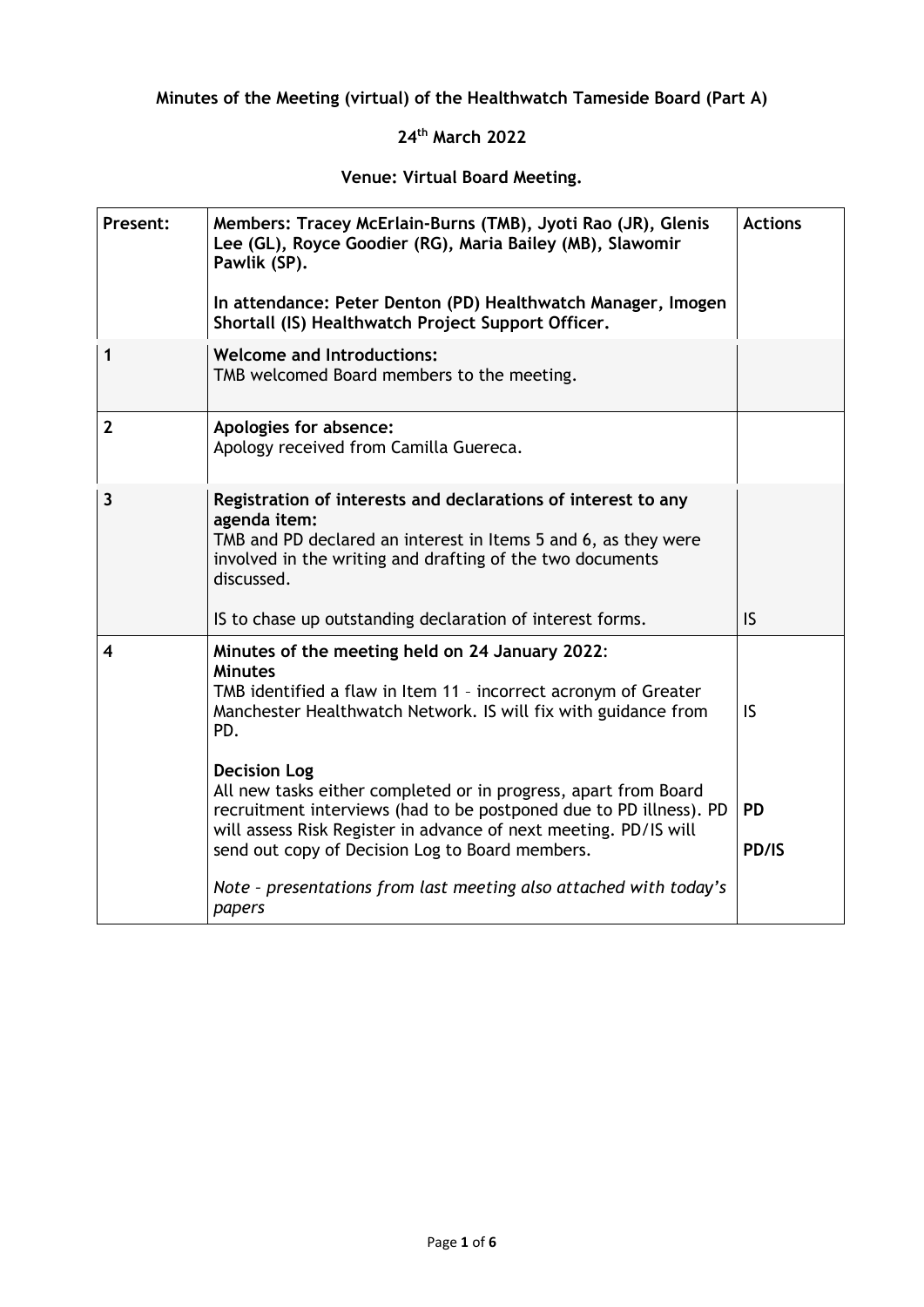| 5 | Decision - Healthwatch in Greater Manchester network All-Age<br><b>Strategy</b>                                                                                                                                                                                                                                                                                                                                                                                                                                                                                                                                                                                                                                                                                                                                                                                                                                                                                                                                                                                                                                                                                                                                                                                                                                               |        |
|---|-------------------------------------------------------------------------------------------------------------------------------------------------------------------------------------------------------------------------------------------------------------------------------------------------------------------------------------------------------------------------------------------------------------------------------------------------------------------------------------------------------------------------------------------------------------------------------------------------------------------------------------------------------------------------------------------------------------------------------------------------------------------------------------------------------------------------------------------------------------------------------------------------------------------------------------------------------------------------------------------------------------------------------------------------------------------------------------------------------------------------------------------------------------------------------------------------------------------------------------------------------------------------------------------------------------------------------|--------|
|   | TMB gave the Board a quick description of HWinGM's recent work<br>and plans, to provide context to the two documents being<br>discussed:<br>The network's next meeting will be held on Thursday next<br>week (March $31^{st}$ ) - each Healthwatch has been asked to<br>talk their respective Boards through these documents<br>before this date, so there should be a position statement<br>and comments from all Boards by then.<br>Aiming to have the Collaborative Agreement document<br>$\bullet$<br>signed off by end of March - deadline for All-Age Strategy<br>extended due to ICS meeting in April (so that any feedback<br>can be gathered before signoff).<br>Draft of HWinGM Workplan is still being developed and will<br>$\bullet$<br>be brought to next Board meeting - this will specify how<br>the objectives in the strategy will be delivered over the<br>next year, and give direction to following 2 years.<br>Funding proposals are also being discussed at next week's<br>meeting - discussions around appointing a Single Point of<br>Access (HW officer to manage relationship/communication<br>between ICS and HWinGM), a part time secretary, and<br>gathering a small amount of funds for each of the ten HWs,<br>to enable them to fulfil the objectives of the HWinGM<br>strategy effectively. | TMB/PD |
|   | <b>Questions and Comments:</b><br>SP raised concerns about the lack of uncertainty around the<br>structure of the ICB, and how this might affect communication<br>between the network and the ICS.<br>TMB: The network will be represented on the ICB, with one<br>member joining in a non-voting capacity. The Board's first meeting<br>should be held end of May/start of June (once the formal<br>structures have been put in place). All ten HWs will continue to<br>work with their local Boards.                                                                                                                                                                                                                                                                                                                                                                                                                                                                                                                                                                                                                                                                                                                                                                                                                        |        |
|   | <b>Document Discussion</b><br>PD talked the Board through the All-Age Strategy document via<br>PowerPoint presentation:<br>Context - Ten Greater Manchester CCGs are changing to the<br>new GM Integrated Care Board, which the ten HWs of<br>Greater Manchester will work with collaboratively - this<br>document covers how we will manage working as ten<br>independent organisations with one Board.<br>Strategic objectives fall into three categories: What we<br>must do (our statutory functions remain the same as<br>before), actions which enable us to do these things, and<br>'nice to do' things which generate<br>goodwill/stability/income.                                                                                                                                                                                                                                                                                                                                                                                                                                                                                                                                                                                                                                                                   |        |
|   | <b>Questions and Comments:</b><br>JR: Concerns that the document talks more about procedure than<br>substance/concrete plans.                                                                                                                                                                                                                                                                                                                                                                                                                                                                                                                                                                                                                                                                                                                                                                                                                                                                                                                                                                                                                                                                                                                                                                                                 |        |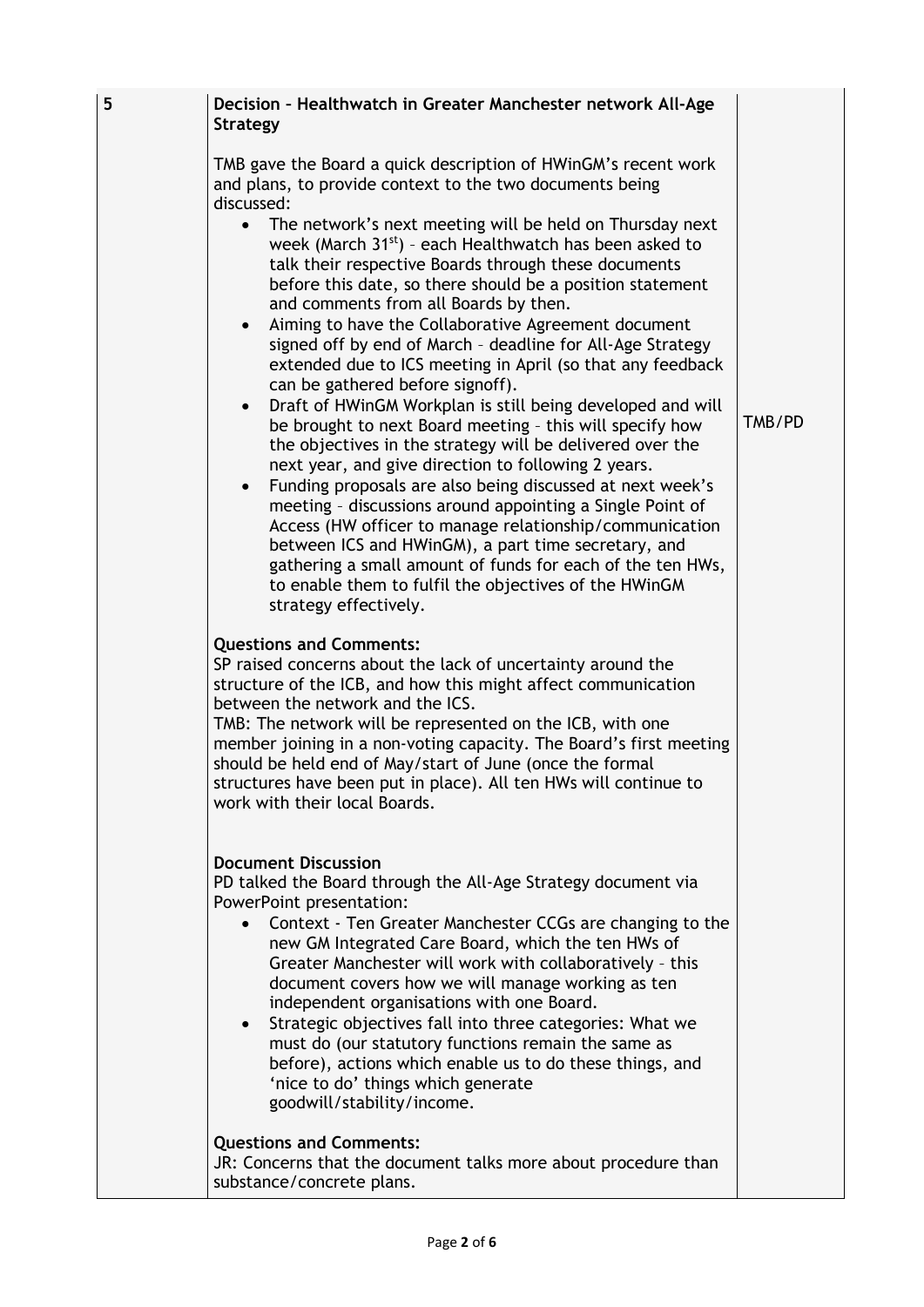| TMB: Workplan will help specify general objectives laid out in the<br>strategy - this will be discussed at HWinGM meeting next week. It<br>may well require additional funding to make possible.                                                                                                                                                                                                                                                                                                                                                 |  |
|--------------------------------------------------------------------------------------------------------------------------------------------------------------------------------------------------------------------------------------------------------------------------------------------------------------------------------------------------------------------------------------------------------------------------------------------------------------------------------------------------------------------------------------------------|--|
| GL: List of our strategic objectives strongly reinforces the need for<br>HW and how important they are to the community.<br>PD: Agrees, and shows how important it is to carry on with our<br>previous work within this new system.                                                                                                                                                                                                                                                                                                              |  |
| MB: Presentation has answered her questions well - excellent<br>report, happy to endorse.                                                                                                                                                                                                                                                                                                                                                                                                                                                        |  |
| SP: The wording may change but our work will mostly stay the<br>same - the HWinGM network will continue to be useful for groups<br>such as the Quality System Board and Providers Partnership Board,<br>as our work influences quality and commissioning. Also asked<br>about the role of Chair in the network and how that relates to the<br>ICB.<br>TMB: Clarified that the network will appoint a Chair from within                                                                                                                           |  |
| the membership (on a 12-month term April-April). It is undecided<br>if the Chair will also sit on the ICB (there may be someone else<br>within the network better qualified to do this) - SP suggests this<br>should be TMB (she will continue as interim chair of HWinGM until<br>June, while the role description is being finalised).<br>PD - agreed that work will look the same as before, we just have<br>to ensure that the network has an effective working relationship<br>with the ICB at GM level as well as our local relationships. |  |
| RG and JR stated their support for the strategy.                                                                                                                                                                                                                                                                                                                                                                                                                                                                                                 |  |
| All Board members agreed to recommend that the HWinGM<br>network move forward with the Strategy, and are happy to give<br>delegated authority to PD and TMB to make minor changes<br>following the April meeting.                                                                                                                                                                                                                                                                                                                                |  |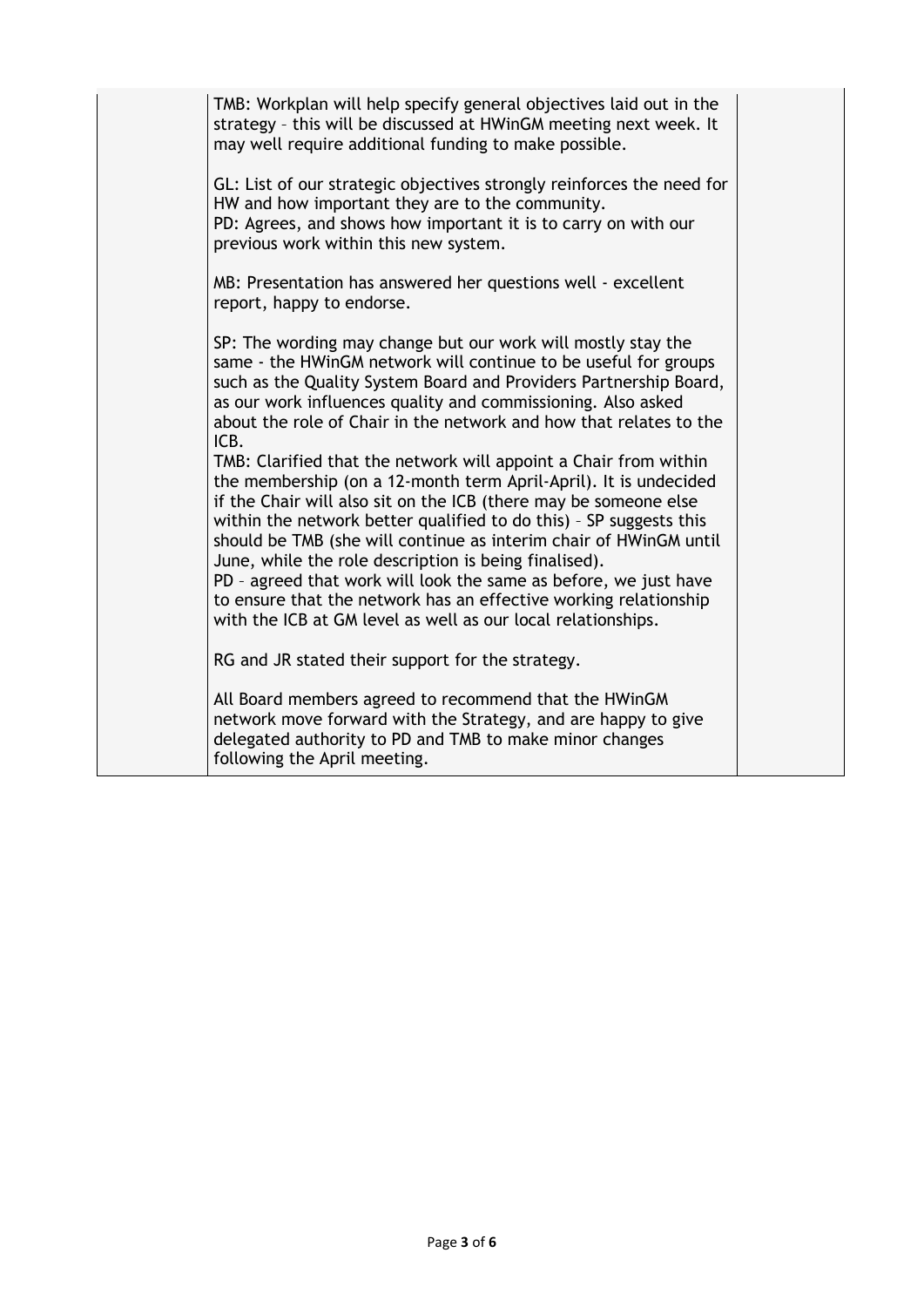| 6 | Decision - Healthwatch in Greater Manchester network<br>Collaborative Agreement (Memorandum of Understanding)                                                                                                                                                                                                                                                                                                                                                                                                                                                                                                                                                                                                                                                        |            |
|---|----------------------------------------------------------------------------------------------------------------------------------------------------------------------------------------------------------------------------------------------------------------------------------------------------------------------------------------------------------------------------------------------------------------------------------------------------------------------------------------------------------------------------------------------------------------------------------------------------------------------------------------------------------------------------------------------------------------------------------------------------------------------|------------|
|   | <b>Document Discussion</b><br>PD talked the Board through the Collaborative Agreement<br>document via PowerPoint presentation:<br>The document is an update to the 2016 Memorandum of<br>Understanding - it describes how we will work together and<br>how we manage joint work, collective decisions,<br>disagreements, and accountability. It does not affect local<br>governance arrangements.<br>Sets out expectations of all HWs, which includes securing<br>some delegated authority from each Board for signoff on<br>GM issues.<br>A Single Point of Access may be appointed to aid<br>communication (discussions are still ongoing around what<br>this role will look like, and is still dependent on funding).                                             |            |
|   | <b>Questions and Comments:</b><br>SP: 1 - Delegation powers from the Board should be specifically<br>stated, so that decisions which can be made without Board<br>approval are clear.<br>2 - Are there any people employed directly on HWinGM activity?<br>More funding may be needed to make new system work.<br>TMB - Agrees about need for more funding. Membership of network<br>is made up of the Chair and Chief Officer from each HW (or<br>alternatively a Board member plus Chief Officer), so there are no<br>people employed directly by the HWinGM network.<br>PD - offered to suggest a Scheme of Delegation to the network, so<br>that all ten HWs are using delegated powers in the same way (PD<br>will raise this at the HWinGM meeting next week). | <b>PD</b>  |
|   | JR: Would like to be involved in conflict resolution panel.<br>TMB: May need to discuss this with network, as panel members<br>were going to be picked from existing HWinGM members - TMB will<br>raise the option of other Board members being able to join the<br>panel at the HWinGM meeting next week).                                                                                                                                                                                                                                                                                                                                                                                                                                                          | <b>TMB</b> |
|   | Board delegated authority to PD and TMB sign off on Collaborative<br>Agreement.                                                                                                                                                                                                                                                                                                                                                                                                                                                                                                                                                                                                                                                                                      |            |
|   | PD noted his thanks to TMB for the hard work and leadership she<br>has provided to the HWinGM network over the past six months.                                                                                                                                                                                                                                                                                                                                                                                                                                                                                                                                                                                                                                      |            |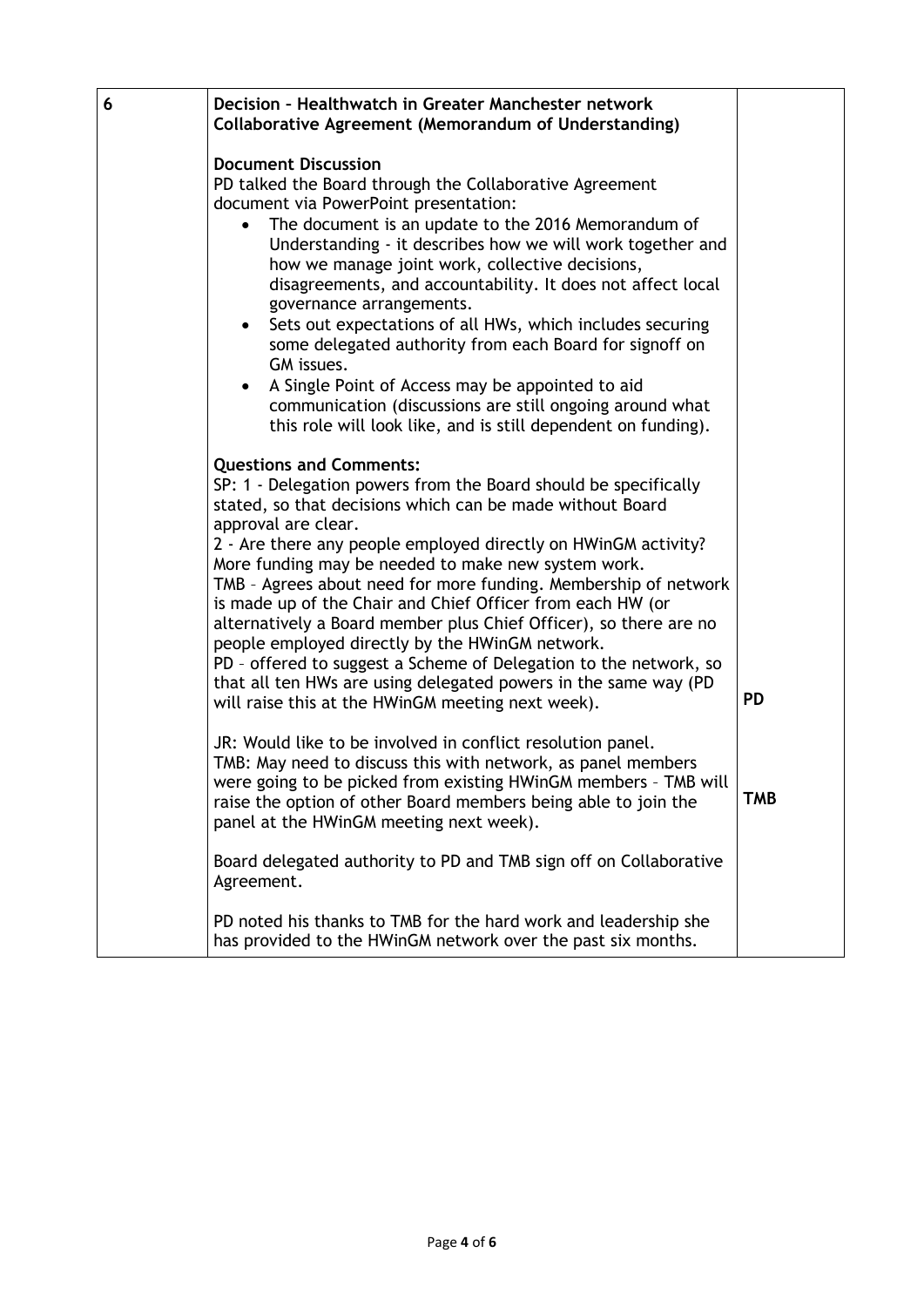| $\overline{7}$ | Discussion & Decision - Chair's appointment                                                                                                                                                                                                                                                                                                                                                                                                                                                                                                                                                                                                                                                                                                                                                                                                                                                                                                                                                                                                                                                                                                                                                                                                                                                                                                                                                                                                                                                                                                                                                                                                                                                                                                                                                                                                                            |              |
|----------------|------------------------------------------------------------------------------------------------------------------------------------------------------------------------------------------------------------------------------------------------------------------------------------------------------------------------------------------------------------------------------------------------------------------------------------------------------------------------------------------------------------------------------------------------------------------------------------------------------------------------------------------------------------------------------------------------------------------------------------------------------------------------------------------------------------------------------------------------------------------------------------------------------------------------------------------------------------------------------------------------------------------------------------------------------------------------------------------------------------------------------------------------------------------------------------------------------------------------------------------------------------------------------------------------------------------------------------------------------------------------------------------------------------------------------------------------------------------------------------------------------------------------------------------------------------------------------------------------------------------------------------------------------------------------------------------------------------------------------------------------------------------------------------------------------------------------------------------------------------------------|--------------|
|                | PD gave a brief introduction to the Board about the recruitment<br>process of the Chair:<br>Chair's role description was approved at our January<br>Meeting (with a change to Deputy Chair wording - now<br>reads 'will be appointed').<br>Suggested we appoint a Chair at the May meeting for a 3-<br>year term, with the option for the Chair to do two<br>consecutive terms.<br>Chair and Deputy Chair will be appointed from existing<br>Board members if there are appropriate candidates - if<br>none can be found, an external recruitment process will be<br>triggered.<br>Do members agree that the Chair's term should be three<br>years? And how long should the Deputy Chair's term be?<br><b>Questions and Comments:</b><br>SP: Believes three years is too long a term, especially when other<br>roles may offer financial compensation for less commitment -<br>suggests 1-year term instead. Also suggested that EOI forms should<br>be sent out for members interested in the role to return before<br>the next meeting (TMB agreed - IS/PD to organize).<br>MB - Sees three years as a common term for this kind of role<br>(allows time to grow into post and offers stability). One year too<br>short - suggests 2-year minimum term. Deputy Chair role should be<br>on a different timescale, to prevent both roles being left empty at<br>the same time.<br>PD - Suggests a 3-year term with option to review annually - allows<br>Chair to leave if their situation changes or stay on if they are<br>happy, and allows Chair to receive feedback from other Board<br>members every year (TMB supports this idea).<br>GL - How long were Kailash's terms?<br>PD - Kailash was appointed for 5 years with an annual extension.<br>TMB highlighted the importance of offering the role of Chair to<br>new Board members as well as existing ones. | <b>IS/PD</b> |
|                | Board agreed on a 3-year term with annual review for Chair, and a<br>2-year term for the Deputy Chair.                                                                                                                                                                                                                                                                                                                                                                                                                                                                                                                                                                                                                                                                                                                                                                                                                                                                                                                                                                                                                                                                                                                                                                                                                                                                                                                                                                                                                                                                                                                                                                                                                                                                                                                                                                 |              |
| 8              | <b>Discussion &amp; Decision - Board recruitment</b>                                                                                                                                                                                                                                                                                                                                                                                                                                                                                                                                                                                                                                                                                                                                                                                                                                                                                                                                                                                                                                                                                                                                                                                                                                                                                                                                                                                                                                                                                                                                                                                                                                                                                                                                                                                                                   |              |
|                | TMB happy to invite JR and RG back to the HWT Board.                                                                                                                                                                                                                                                                                                                                                                                                                                                                                                                                                                                                                                                                                                                                                                                                                                                                                                                                                                                                                                                                                                                                                                                                                                                                                                                                                                                                                                                                                                                                                                                                                                                                                                                                                                                                                   |              |
|                | PD gave a brief update on the HWT Board member recruitment<br>process:<br>Informal interviews session had to be postponed due to<br>PD's illness.<br>IS/TMB/PD will organise a new date and time, and then ask<br>$\bullet$<br>other Board members if they would be willing and able to<br>sit on the panel.<br>Board members happy to receive email recommendations<br>$\bullet$                                                                                                                                                                                                                                                                                                                                                                                                                                                                                                                                                                                                                                                                                                                                                                                                                                                                                                                                                                                                                                                                                                                                                                                                                                                                                                                                                                                                                                                                                      | PD/IS/TMB    |
|                | from panel members after interviews.                                                                                                                                                                                                                                                                                                                                                                                                                                                                                                                                                                                                                                                                                                                                                                                                                                                                                                                                                                                                                                                                                                                                                                                                                                                                                                                                                                                                                                                                                                                                                                                                                                                                                                                                                                                                                                   |              |